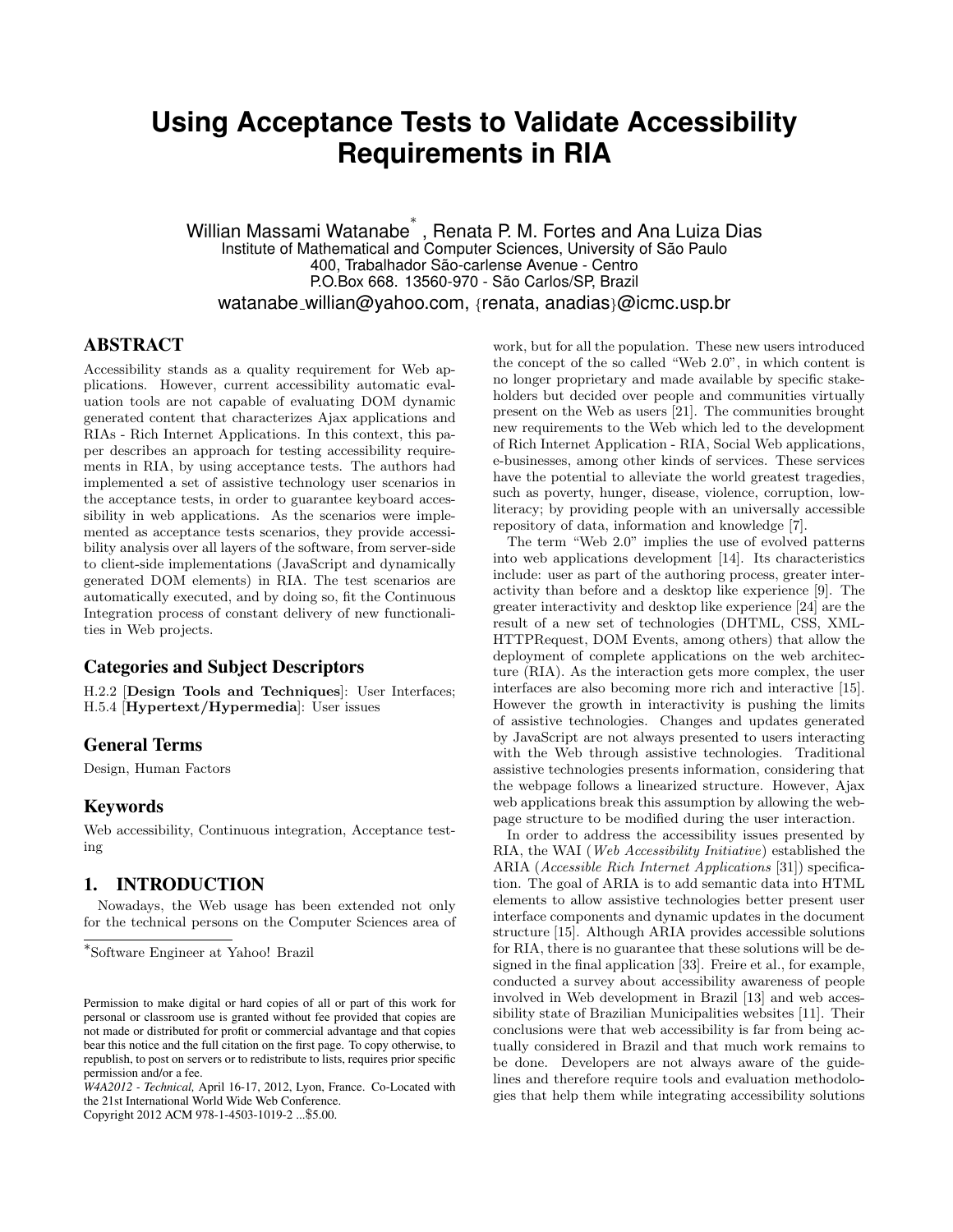in their web applications.

These development issues are specially true considering Continuous Integration development environments that make use of automatic testing strategies for software requirements. Current accessibility evaluation and repair tools present limited crawling capabilities (analysing solely static HTML content) and inability to analyse dynamically generated DOM (Document Object Model) elements, necessary for evaluating RIA accessibility [26]. In this context, this paper reports on the development of an automatic accessibility evaluation strategy for RIA, based on acceptance tests. The proposal consist of a set of executable acceptance tests actions that simulate keyboard navigation in web applications. These actions are used to test the interface accordingly to the interaction model that is used by disabled users, realizing basic and standard navigation strategies (tabbing and arrow key presses navigation) in RIA. The approach is in the beginning of its development and do not evaluate all possibilities of interaction scenarios for assistive technologies users.

Next sections describe previous work on automatic evaluation approaches towards web accessibility (Section 2), the proposal of the paper based on the use of acceptance tests to evaluate accessibility requirements (Section 3), an approach for testing focus management in web applications (Section 4), a case study for evaluating the paper proposal (Section 5) and final remarks (Section 6).

# 2. WEB ACCESSIBILITY METRICS AND ARIA

The pre-eminent reference on web accessibility is the WCAG (Web Content Accessibility Guidelines) [18, 12]. The WCAG establishes a set of guidelines that address web accessibilities issues and provide design solutions for them [28, 29]. The current version of WCAG (2.0) was elaborated to be technologically neutral, being applicable to technologies available now and in the future [17]. The guidelines also provide objective testable criteria, that can be evaluated with a combination of automatic testing (using automatic evaluation tools, like  $Hera<sup>1</sup>$  and daSilva<sup>2</sup>, and authoring tools like Bluefish<sup>3</sup> and Dreamweaver<sup>4</sup>) and human evaluation [23, 29].

Once a website is deployed, keeping track of its accessibility levels is of great importance. However, due to the nature of frequent updates that characterizes web applications, monitoring the evolution of accessibility require accurate metrics in order to avoid having an inaccessible application deployed [27]. In terms of the software engineering process, accessibility metrics may improve the accessibility of products or can be used as a way of introducing accessibility in early phases of the development [11]. Accessibility metrics frequently relay on the use of guidelines, such as WCAG, in order to calculate a quantitative value that represents the accessibility level of websites.

It is worth noticing that manual evaluations are costly in development environments in which the software updated and deployed frequently. Therefore, in these environments accessibility testings would rely mostly in automatic testing practices. Even though automated tests present advantages related to productivity and wide coverage of web

<sup>2</sup>http://www.dasilva.org.br/

pages, they rely on heuristics to determine violations of the guidelines [5]. Automated tests are not capable either of evaluating ARIA requirements imposed to "Web 2.0" applications, since they present limited crawling capabilities, analysing solely static generated HTML content, and its inability to verify dynamically generated DOM elements that are critical to RIA [26].

While considering the use of guidelines as an accessibility evaluation basis, some authors argue the validity of WCAG, in regards to its clarity and objectivity. Brajnik et al., for instance, reported that expert accessibility evaluators produced 20% false positive guideline conformance evaluation and miss 32% of the true problems of a website [6]. Kelly et al. also highlights the use of generic language and vague terms and definitions in the documentation that might hinder the guidelines objective [17]. In this context, the development process should consider the use of empirical methods, like screening techniques and user testing [5]. However, real users can be difficult to recruit to test all aspects of an evolving design [22], which is specially true in web applications development scenarios which require the constant management of software re-design and its deployment.

# 3. ACCEPTANCE TESTS FOR ACCESSIBIL-ITY REQUIREMENTS

The high profile of Agile and eXtreme programming has popularized the concepts of Test-Driven Development [3] and Continuous Integration [10, 8]. These practices have been used to deliver functionality in the early phases of the Software Engineering process. Both concepts work towards "Web 2.0" design goals associated to the perpetual beta design pattern [25], by leading developers into an iterative process life-cycle based on feedback and re-design phases. In order to guarantee the stability of the evolving design and inclusion of new features, an automatic build is executed to identify errors in the software as quickly as possible. The execution of the automatic build characterizes Continuous Integration processes, in which developers are lead to integrate their work frequently, which implies in multiple integrations activities been done in a single day [10].

The automatic test build can be composed by unit-tests, integration tests, acceptance tests, among others [2]. For "Web 2.0" applications, the test results impact directly in the decision of whether a software should be deployed or not. If a report identifies errors the application is classified as unstable and the deployment is delayed until the build is fixed. If a report identifies no errors then a production deployment can be executed for delivering new functionalities to users. It is worth noticing, that these development scenarios rely solely in automatic tests strategies, since one iteration of this process can take less than one hour [20].

Accessibility is a quality attribute for web applications which impacts in the interaction strategies of disabled users. Since, users are responsible for the ultimate definition of the accessibility attribute in the web applications [19], an automatic accessibility evaluation tool could make use of the end-user perspective, while analysing the software. This statement led us into developing an automatic accessibility evaluation tool that uses Acceptance Tests to analyse websites accessibility.

Acceptance Tests are usually part of Continuous Integra-

<sup>1</sup>http://www.sidar.org/hera/index.php.en

<sup>3</sup>http://bluefish.openoffice.nl/

<sup>4</sup>http://www.adobe.com/products/dreamweaver/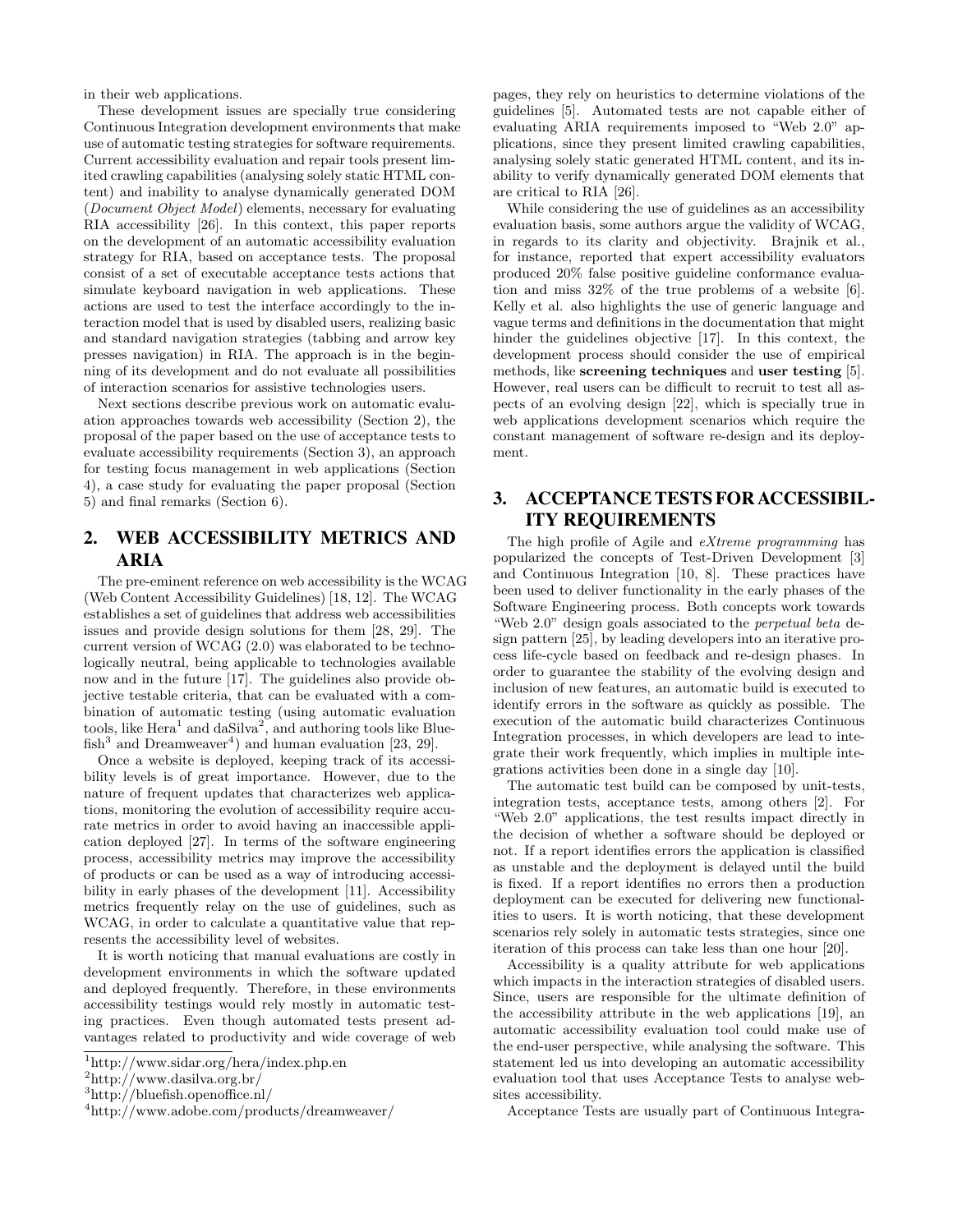tion automatic builds and are defined as a formal test to determine if an application satisfies the acceptance criteria or not, and allow the customer to determine whether a software is acceptable or not [1]. Acceptance Tests operate in the highest layer of an application: the user interface [2]. They consider the user view of the software in order to verify quality attributes. Acceptance Tests compose the last phase of the software development process, and if they identify that the acceptance criteria are met, the software is ready to be released [19].

In this work, we use a behaviour strategy for the Acceptance Tests (Behaviour Based Acceptance Tests [16]) which examines the applications considering the external behaviour of the system [19]. In this strategy, the test cases reflect user requirements as User Stories [2]. It uses external interface assertions, while executing actions that represent real user interaction scenarios, that would be executed if the software was in production.

In order to use Acceptance Tests for evaluating accessibility requirements, it is necessary to identify a set of disabled users interaction actions frequently executed in web applications. These actions will compose acceptance test cases that represent disabled users websites usage strategies. Then, the test cases can be executed automatically to verify accessibility requirements in the software. If a test case reports a failure assertion, it means that the application is missing the implementation of an accessibility feature. And if a test case reports no failure assertions, it implies that the software is accessible for individuals that make use of the same interaction strategy that the test case represents.

As common disabled users interaction actions, we considered:

- Keyboard navigation using the TAB key, following focusable elements in the screen [30];
- Heading elements navigation for seeking content in a web page [32];
- *Landmarks* based navigation [31];
- Sequential elements navigation using the arrow keys.

It is worth noticing that an automatic accessibility evaluation approach based on Acceptance Tests, considers real usage scenarios and rely in the same interfaces and interactions that users will be faced with. Therefore, Acceptance Tests are capable of making test assertions on dynamic generated and updated content of webpages (considering changes and updates to the DOM structure, that characterizes RIA). This evaluation approach is illustrated in Figure 1 in comparison with HTML static evaluation approaches, which are not capable of analysing dynamic changes in the DOM structure of a webpage.

## 4. EVALUATING FOCUS MANAGEMENT

As an initial case study, we implemented a prototype tool which is capable of generating test cases for TAB keyboard navigation scenarios (navigating through focusable elements in the screen). This scenario consists of testing focus management in web applications which is an essential accessibility requirement for RIA [31].

Blind users rely solely on the keyboard device as navigation mechanisms. These users do not benefit from visual feedback, which is necessary for interacting with devices such as the mouse. Therefore, they navigate through links, input fields and other widgets using only the keyboard as input device and a voice synthesizer software as an assistive technology that reads text content inside webpages.

The focus event is generated in the DOM structure of web applications in order to identify interactive elements. In scenarios that users are not able of interact with the elements using the mouse, they must use the TAB key in order to search for the interactive elements. Every time a user presses the TAB key, a focus event is dispatched in an interactive element of the application. With that feature, users that rely solely on the keyboard as input device can search for interactive elements using the TAB key, and as soon they find the element they want to interact with, they can press the ENTER key to activate it (if the element is a link or button) or use the keyboard to input text into a textbox element.

When considering RIA, which is characterized by complex interaction mechanisms in web applications, the focus management requirement becomes even more critical, in order to guarantee that widgets and interface components are navigable by individuals that use the computer similarly to the scenario previously described.

The prototype was implemented using the Pyccuracy application<sup>5</sup>. Pyccuracy is a Behaviour-Driven Development software that assists the development process by allowing acceptance test cases to be written using natural language. With this approach Pyccuracy improves the visibility of the test cases, considering multi-disciplinary teams composed by developers, designers, product managers, in a way that every stackholder can understand the acceptance criteria by reading the test cases. A Pyccuracy test case script is presented next:

#### Scenario 1 - Going to the Flickr webpage Given

I go to ''http://flickr.com/'' When I wait for the page to load Then I see ''Welcome to Flickr...'' title

Pyccuracy reads each natural language statement (defined as an action) from the test case and executes it in a web browser, in order to verify if the test case was successful (with no failed assertions) or failed (with failed assertions). The example test case previously specified (named Scenario 1 - Going to the Flickr webpage) represents a interaction scenario where the user accesses the home page of Flickr. The test case indicates that the user should insert the Flickr URL in the address bar of the browser (I go to "http://flickr.com" action). Next, the user should wait for the webpage to be completely loaded (I wait for the page to load action). And, finally, the user should verify that the title of the visited web page is "Welcome to Flickr..." (I see "Welcome to Flickr..." title action). It is worth noticing that the example test case makes two assertions that might imply failure in the scenario: the second action ( $I$  wait for the page to load) verifies if the webpage is completely loaded in a specific time interval (Pyccuracy standard interval is set to 30 seconds) and the third action ( $I$  see "Welcome to Flickr..." title) asserts

<sup>5</sup>http://pyccuracy.org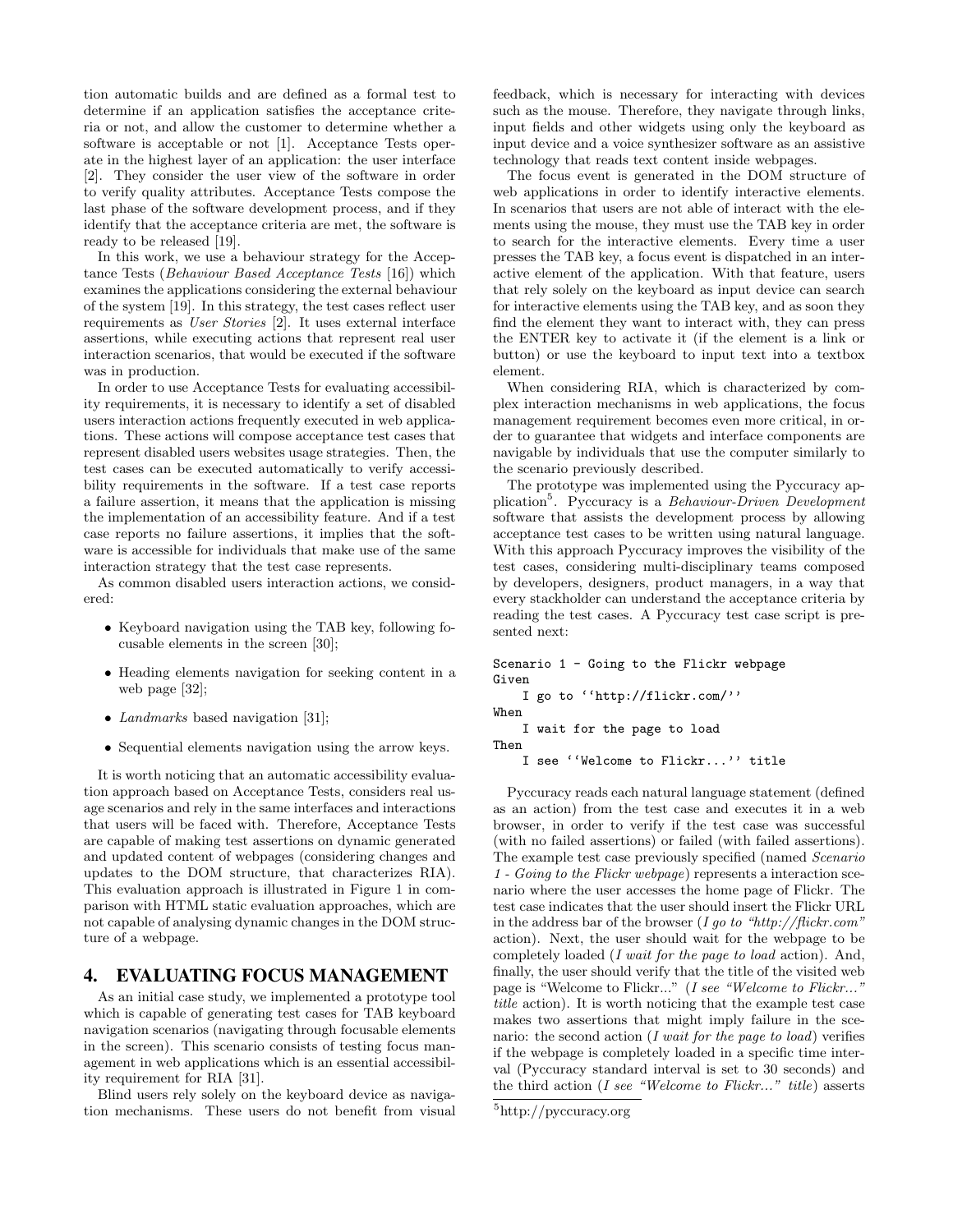

Figure 1: Acceptance Tests evaluation approach in contrast to HTML static evaluation approaches.

whether the title string of the visited webpage corresponds to "Welcome to Flickr...". In this context, the example test case would fail if the Flickr homepage did not load correctly (considering the second action) or if the title of the Flickr homepage does not match the string "Welcome to Flickr...". The first action (I go to "http://flickr.com") establishes a simulation action, which compose the real usage scenario that the test represents.

In order to allow that Pyccuracy also analyses accessibility requirements that are associated to focus management in web applications, among its standard set of actions, we included two new ones. These new actions simulate disabled users that use the TAB key to navigate through interactive elements and make assertions about the website focus state, as the interaction is conducted. These actions are described next:

TAB key navigation : individuals who rely solely in the keyboard as input device for computers use the TAB key in order to search for interactive elements within webpages. As the TAB key is pressed in the keyboard, the focus of the application is moved between a set of interactive elements available in the web application. The TAB key navigation action implemented in Pyccuracy simulate the TAB ordering of elements<sup>6</sup> (elements in the DOM structure which havee TABINDEX attribute equal or greater than 0), moving the focus between these elements, respecting the order set by the TABINDEX attribute. This action search for elements in the DOM structure that are interactive and contain textual content or text alternative attributes that match one string given as input to the action. We present next the action usage inside a test case. In the example, the action statement execution by Pyc-

 $6$ http://wiki.codetalks.org/wiki/index.php/Docs/ Keyboard navigable JS widgets

curacy search for an interactive element that contains the text "meme" using the TAB key navigation strategy. It is worth notiging that the action execution ignores elements in the DOM structure that are not perceivable by users (considering non-textual context, for instance), similarly to action execution by a disabled individual who interacts in the Web via Assistive Techonologies. The action execution asserts if a web page contains an interactive element with textual content that matches the inputed text ("meme", in the example). And if there is no interactive element with the inputed text, the action will report a failure in the test execution.

#### I tab navigate to ''meme'' link

Focused element activation : users that rely solely in keyboard as input device for computers, once they have set focus to the interactive element they are looking for, can use the ENTER key to activate this element. The activate action is similar to the visual interface event of mouse click (for BUTTON or link elements), however this operation requires that the interactive element which is been activated is the current focused one in the webpage. This action can also be used to submit HTML FORMS elements, if the focus is set to an INPUT element that is inside the FORM. Next, we present an example of the action. In the example, the action statement execution will first search for an interactive element that contains the text "submit". Next, the action execution will dispatch a ENTER keypress event targeting the current focused element. If the current focused element is a link, for instance, it will be activated and the user will be redi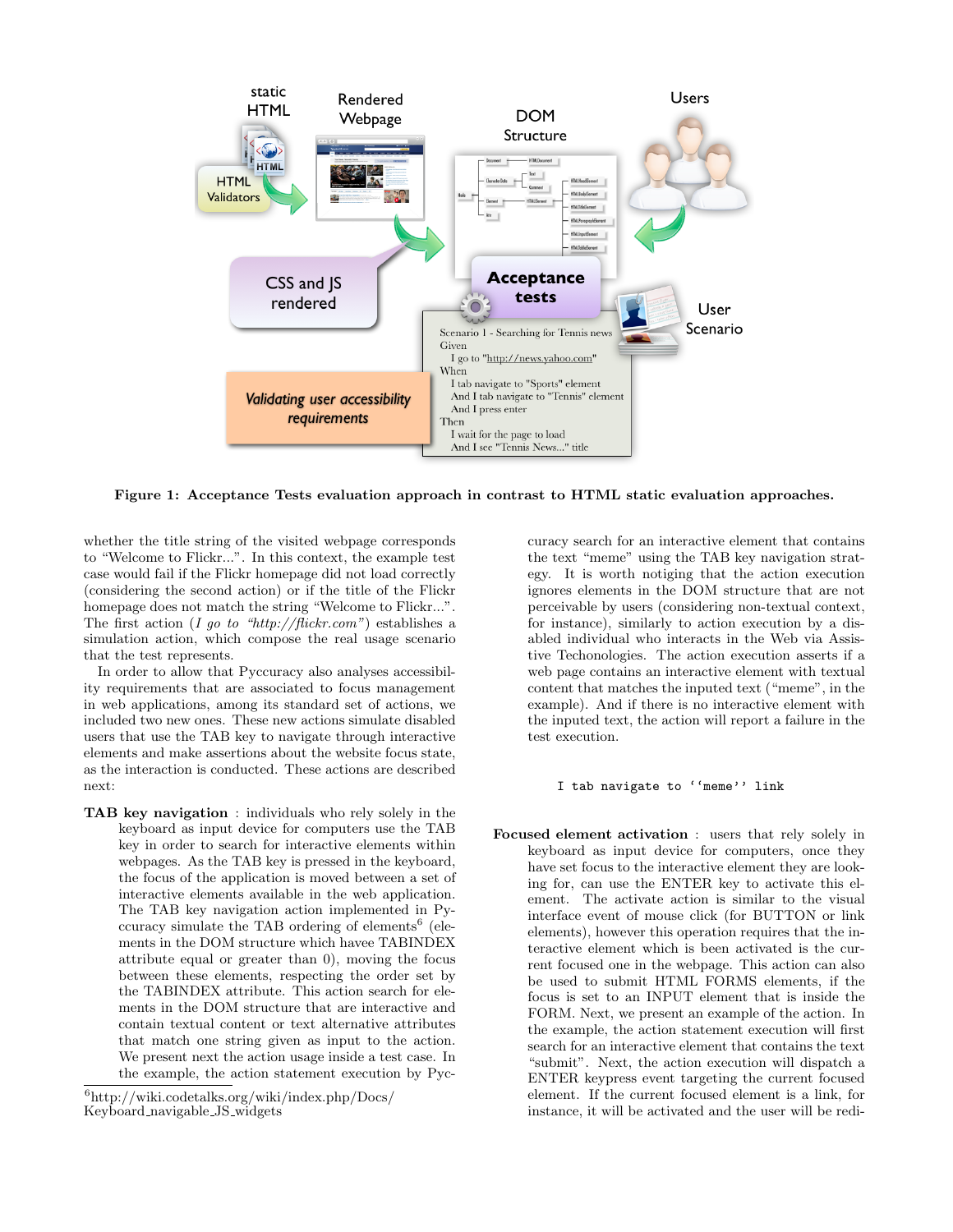rected to its referenced URL. It is worth noticing that this action does not make any assertion, however it simulates the navigation behaviour of users that use the keyboard in order to navigate in the Web.

```
I tab navigate to ''submit'' button
And I type enter
```
Next, we present a complete test case example to present how the actions are used. The test case example (named Scenario 1 - Searching for Tennis news) represents a scenario where the user searches an interactive element that contains the text "Sports" in the Yahoo! News Portal<sup>7</sup> webpage. If an interactive element containing the text "Sports" is found, the user will search for another interactive element containing the text "Tennis". As that interactive element is found, the user will activate the element by pressing the EN-TER key. After the execution of the activation action, the user should wait for a complete page reload. And, finally, it should be verified that the title of the newly loaded webpage is set to "Tennis News...". It is worth noticing that, as the user find the interactive element containing the text "Sports", the focus event dispatched in this element will trigger a DOM structure update. This update is associated to the presentation of the previously hidden interactive element containing the text "Tennis". This interface component behaviour characterizes a Fly-out menu interaction design pattern<sup>8</sup> which is also addressed as a RIA drop-down menu widget [31]. Therefore this test case specifically describes how the use of Acceptance Tests to validate accessibility requirements can be used to automatically analyse RIA dynamic presentation, considering specifically the management of focus WAI-ARIA requirement. Figure 2 illustrates how the example test case is executed and interacts with the Fly-out menu interface component.

```
Scenario 1 - Searching for Tennis news
Given
   I go to "http://news.yahoo.com"
When
    I tab navigate to "Sports" element
    And I tab navigate to "Tennis" element
    And I press enter
Then
    I wait for the page to load
    And I see "Tennis News..." title
```
The prototype source code is available in http://github.com- /watinha/Pyccuracy-Accessibility-Actions.

Pyccuracy executes all actions that were specified in the test cases, and while executing them Pyccuracy identifies whether the action can be executed (if there are no failed assertions) or not (if there there is a failed assertion). If all actions are executed with no failed assertions, then the functionality (use scenario) the test case represents is classified as accessible for users that interact with the web application using the same navigation strategy (using TAB key presses to navigate through focusable elements). If any action generate a failed assertion, then the web application is not accessible for users that navigate using the same strategy the test case represents. A failure example for the test case (named Scenario 1 - Searching for Tennis news) would be raised if Pyccuracy, while running the test, did not find the interactive element containing "Tennis" string (considering the action And I tab navigate to "Tennis" element) after it had been given focus to the interactive element containing the string "Sports" (in the action And I tab navigate to "Sports" element). The failure example would have been caused by an error in the implementation of the keyboard navigation functionality of the Fly-out menu, in which the Fly-out menu only presents the menu sub-options if targeted by hover events, which are only available for users using the mouse.

It is worth noticing that the generated report of the Acceptance Tests is significantly different from the report generated by automatic accessibility evaluation tools that analyse only HTML static content. The Acceptance Tests are elaborated and executed considering the final user perpective of the software, simulating task-oriented usage scenarios written in natural language. Considering the webpage assessed by the example test case (Scenario 1 - Searching for Tennis news), automatic repair tools that analyse only static HTML, making use of no interaction scenario context information, are incapable of evaluating the presentation of the interactive element containing the text "Tennis". The "Tennis" interactive element is only visible to users as the "Sports" element is focused, which characterizes an interaction scenario context that is not known if not through the scenario description in the Test Case. Therefore automatic repair tools that evaluate solely static HTML content are incapable of verifying this functionality. Acceptance Tests evaluation approaches are also capable of verifying all layers of the sofware (from client-side to server-side implementations).

Reports generated by Acceptance Tests also present the accessibility requirements failures and successes differently from other approaches. While HTML static automatic repair tools reports contains HTML code lines that are not conformance to WCAG or Section 508 guidelines, Acceptance Tests reports contain a list of usage scenarios that failed or succeeded. The usage scenarios failure means that the functionality is not accessible to users that interact with the applications with the same interaction strategy the scenario represents. The usage scenario success, on the other hand, means that the functionality is accessible to users that interact with the application using the same strategy the scenario represents.

Using Acceptance Tests to evaluate accessibility also contribute towards the design of accessible solutions by identifying accessible use scenarios for developers. This characteristic increase the implementation cost of the development process. Automatic repair tools that evaluate static HTML content do not require any setup or test case elaboration priorly to the evaluation. Acceptance Tests require that the test cases are written before the evaluation process could be run. The test cases frequently present domain specific information in their specification. Like the test case example Scenario 1 - Searching for Tennis news which requires domainspecific information such as the texts "Sports" and "Tennis". However, the prior definition of the domain-specific content of the web application allow developers to analyse subjective accessibility criteria. Borodin et al., for instance, argues

<sup>7</sup>http://news.yahoo.com

<sup>8</sup>http://www.welie.com/patterns/showPattern.php?pat- $\text{tern}I\dot{\text{D}}=\text{fly-out-mean}$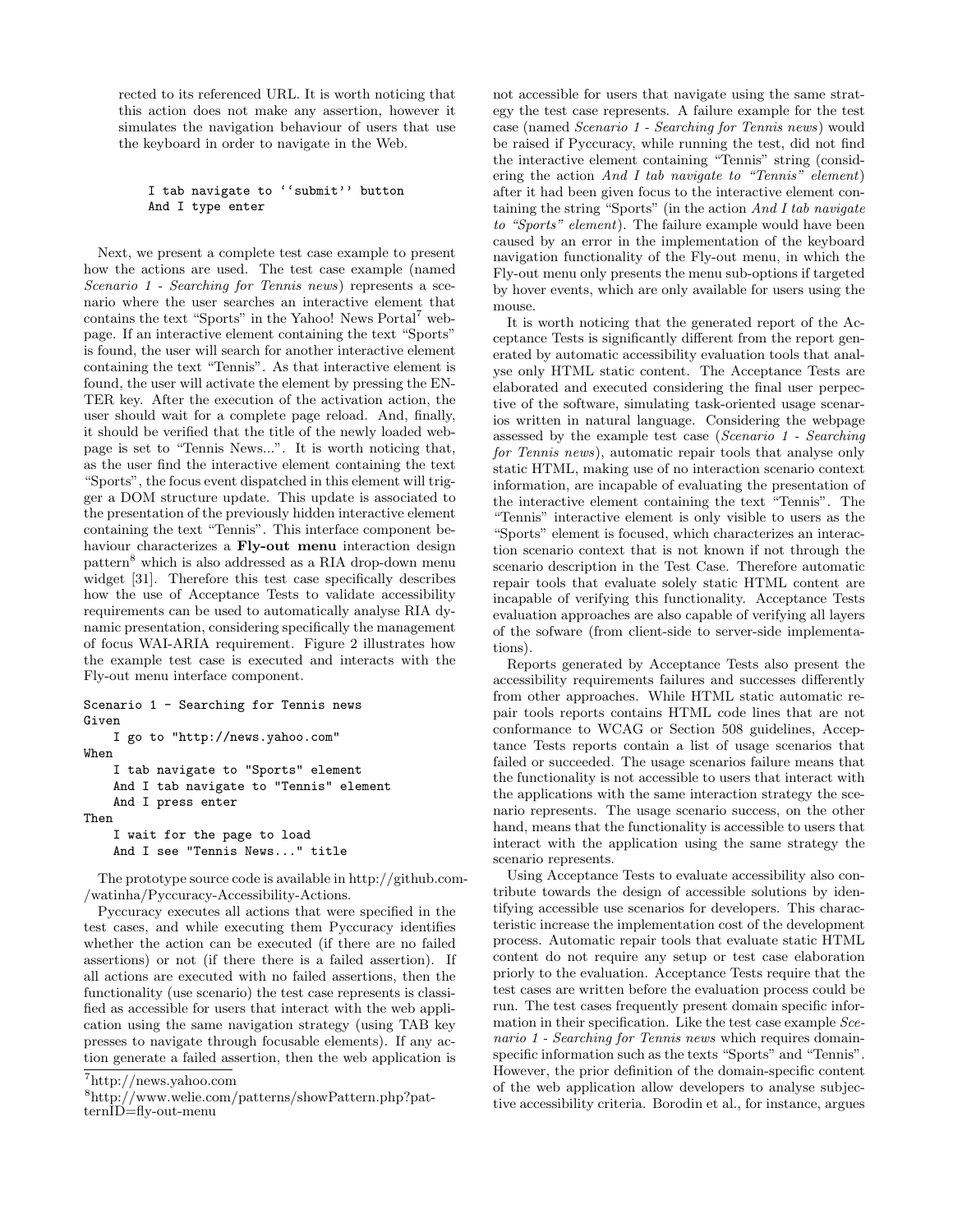

Figure 2: TAB navigation interaction schema for a Fly-out menu available at Yahoo! News homepage

that, although automatic static HTML evaluation tools are capable of identifying whether an IMG (image) element contains an associated textual alternative, they can not evaluate if this textual alternative actually describes the image they are associated with [4]. The prior elaboration of the usage scenarios of Acceptance Tests allow that the analysis of these subjective criteria be realized during its execution in the development process, by the developer or tester who is responsible for the test case implementation.

#### 5. CASE STUDY

In order to evaluate the approach based on Acceptance Tests, we conducted a case study that compared how Acceptance Tests and HTML static automatic repair tools reported accessibility errors in a web application. The initial hypothesis of the case study was that, since Acceptance Tests are capable of evaluating dynamic content generation in webpages, they can analyse accessibility requirements that cannot be evaluated by HTML static evaluation tools.

It is worth noticing that the Acceptance Tests prototype implements is TAB navigation usage scenarios (implementing Acceptance Tests actions that search for interactive elements and activate them). Therefore, the case study metrics consider only accessibility reports related to user navigation and keyboard accessibility requirements.

In the next sections we present details about the case study methodology (Section 5.1), results (Section 5.2) and discussion (Section 5.3).

# 5.1 Methodology

In order to evaluate the accessibility reports generated from the Acceptance Tests approach (using the Pyccuracy set of accessibility actions) and the HTML static repair tools, considering only navigation and keyboard accessibility issues, we developed a set of webpages to be evaluated by both approaches.

Since this work aims at improving automatic accessibility

evaluation tools in regards to RIA advancements, the set of webpages to be evaluated by the approaches contained widgets that implemented some sort of DOM structure updates as the users interact with them. These widgets implement the interaction design patterns of Fly-out menu, Accordion menu, Overlay menu and Tabbed menu defined by Welie<sup>9</sup>. The widgets implementation if completely available in http://watinha.com/pyccuracy test 1/templates.

Each widget was implemented in more than one webpage, in a way that each widget had keyboard accessible and inaccessible versions in the webpages. The accessibility errors inserted in the inaccessible versions of the widgets were related to the use of interactive elements that are not capable of acquiring focus state or being activated via keyboard in the interface component. These problems are related to the guidelines 6, 9, 12 and 13 of WCAG 1.0 and guidelines 1.3, 2.1, 2.4 and 3.2 of WCAG 2.0. In this context, we filtered all report information generated from the evaluation approaches that were not related to these guidelines.

The distribution of webpages, widgets and accessibility errors associated to the interface component navigation are presented next:

- Webpage with a Fly-out menu widget that does not acquire focus events.
- Webpage with an accessible version of a Fly-out menu widget.
- Webpage with an *Accordion menu* widget that does not acquire focus events.
- Webpage with an Accordion menu widget that is not activated with ENTER keypress events.
- Webpage with an accessible version of an Accordion menu widget implemented with HTML heading elements (using TABINDEX attributes).

<sup>9</sup>http://www.welie.com/patterns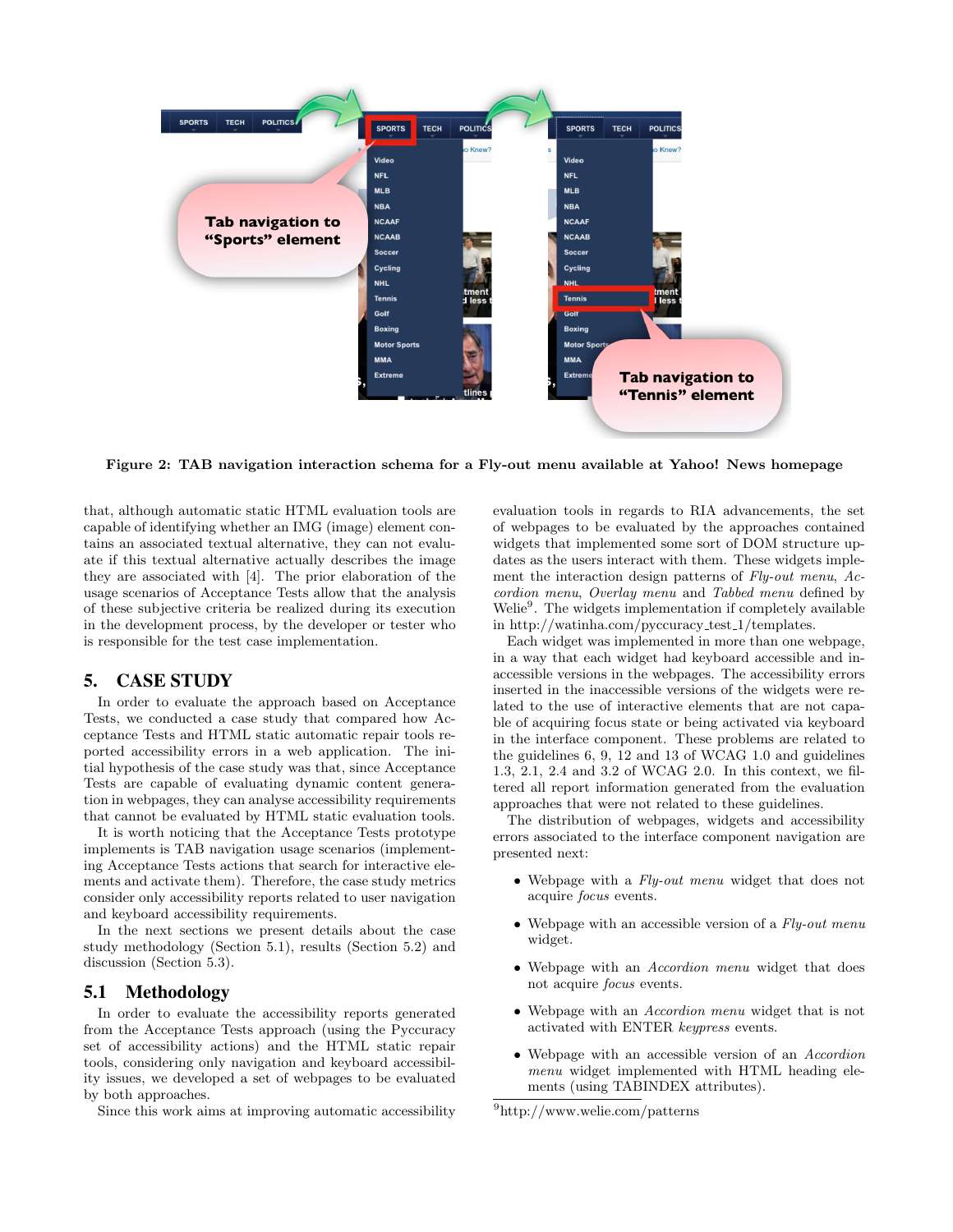- Webpage with an accessible version of an Accordion menu widget implemented with HTML button elements.
- Webpage with an *Overlay menu* widget that does not acquire focus events.
- Webpage with an accessible version of the Overlay menu implemented with links.
- Webpage with an *Overlay menu* widget that is not activated with ENTER keypress events.
- Webpage with an accessible version of an Overlay menu widget implemented with HTML SPAN elements.
- Webpage with a Tabbed menu widget that does not acquire focus events.
- Webpage with a Tabbed menu widget that is not activated with ENTER keypress events.
- Webpage with an accessible version of a Tabbed menu widget.

It is worth noticing, that all widgets in the case study implement navigation mechanisms functionality in web applications. Therefore, we elaborated test case scenarios that consider these functionalities in our Acceptance Tests approach. The accessibility reports generated by the Acceptance Tests execution were compared with the accessibility reports generated by HTML static automatic repair tools.

As evaluation metrics between both approaches, we considered the number of correct and incorrect assertions raised in the reports. The assertions are represented as the final status of the report generated by each approach. For instance, if an evaluation approach identifies an accessibility error in the webpage and the webpage really contains an accessibility error in its implementation, then we count one correct assertion for that approach. If an evaluation approach identifies an accessibility problem in a webpage, however the webpage does not present any accessibility error in its implementation, then we count an incorrect assertion for that tool. On the other hand, if an evaluation approach does not identifies any accessibility error in the webpage, and the webpage does not contain any accessibility error in its implementation, then we count a correct assertion for the approach. If an evaluation approach does not identifies any accessibility error in the webpage but the webpage does present an implementation error, then we count an incorrect assertion for the approach. This evaluation metric was used in the study, considering Continuous Integration practices. In the development process, the automatic evaluation tools define the stability of the application and their results impact directly in the deployment and release schedule of the software. The results are reported as stable or unstable build, which defines is the applications is stable or not.

In the study we considered HTML static automatic repair tools the following applications: DaSilva (available at http://dasilva.org.br/), EvalAccess (available at http://sipt07- .si.ehu.es/evalaccess2/), WAVE (available at http://wave.webaim.org/) and fae - Functional Accessibility Evaluator (available at http://fae.cita.uiuc.edu/). These tools were selected for the study considering the set of automatic evaluation tools presented in the WAI website<sup>10</sup>. As selection criteria,

we selected all tools that run in the web platform (that did not require installing the software) and manage to perform tests on all the webpages elaborated in the study.

#### 5.2 Results

In the case study, the HTML static automatic evaluation tools (DaSilva, EvalAccess, WAVE and fae) reported accessibility issues associated to the following accessibility recommendations:

- Create a logical navigation, considering the tabindex attribute, for links, form controls and objects: checkpoint 9.4 of WCAG 1.0 and Success Criteria 2.4.3 and 1.3.1 of WCAG 2.0.
- Divide blocks of information: checkpoint 12.3 of WCAG 1.0 and Success Criteria 2.4.1 of WCAG 2.0.
- Present coherent navigation mechanisms: *checkpoint* 13.4 of WCAG 1.0 and Success Criteria 2.4.3 and 3.2.3 of WCAG 2.0.
- Group related links: *checkpoint* 13.6 of WCAG 1.0 and Success Criteria 1.3.1 of WCAG 2.0.

The accessibility issues were reported by the HTML static evaluation tools as errors (considering design solutions that prevent groups of users from using the software) and warnings (considering design solutions that might prevent groups of users from using the software). It is worth noticing that the warnings reported by the HTML static evaluation tools are associated to checkpoints of WCAG 1.0 or Success Criteria of WCAG 2.0 that could not be verified by the tools and should be evaluated manually. In this study, both forms of reporting accessibility issues were counted as assertions.

The case study identified that the HTML static evaluation tools and Acceptance tests reported the following numbers as correct and incorrect assertions for each tool:

DaSilva : 5 correct assertions and 8 incorrect assertions.

EvalAccess : 7 correct assertions and 6 incorrect assertions.

WAVE : 6 correct assertions and 7 incorrect assertions.

fae report : 6 correct assertions and 7 incorrect assertions.

Acceptance Test : 12 correct assertions and 1 incorrect assertion.

The number of correct and incorrect assertions for each tool and evaluation approach is illustrated in Figure 3.

In order to improve the detail of the results, the number incorrect assertions for each tool and approach was divided in two groups: false positives, indicating if a tool or approach did not identified any issue in a webpage that contained accessibility flaws in its design; and false negatives, indicating if a tool or approach identified accessibility flaws in a webpage that did not contained any accessibility error in its implementation. These results are illustrated in Figure 4.

#### 5.3 Discussion

Considering, initially, the number of correct and incorrect assertions made by each tool and approach, it can be observed that the Acceptance Tests presented the lowest number of incorrect assertions in the study. However, the

 $^{10}$ http://www.w3.org/WAI/ER/tools/complete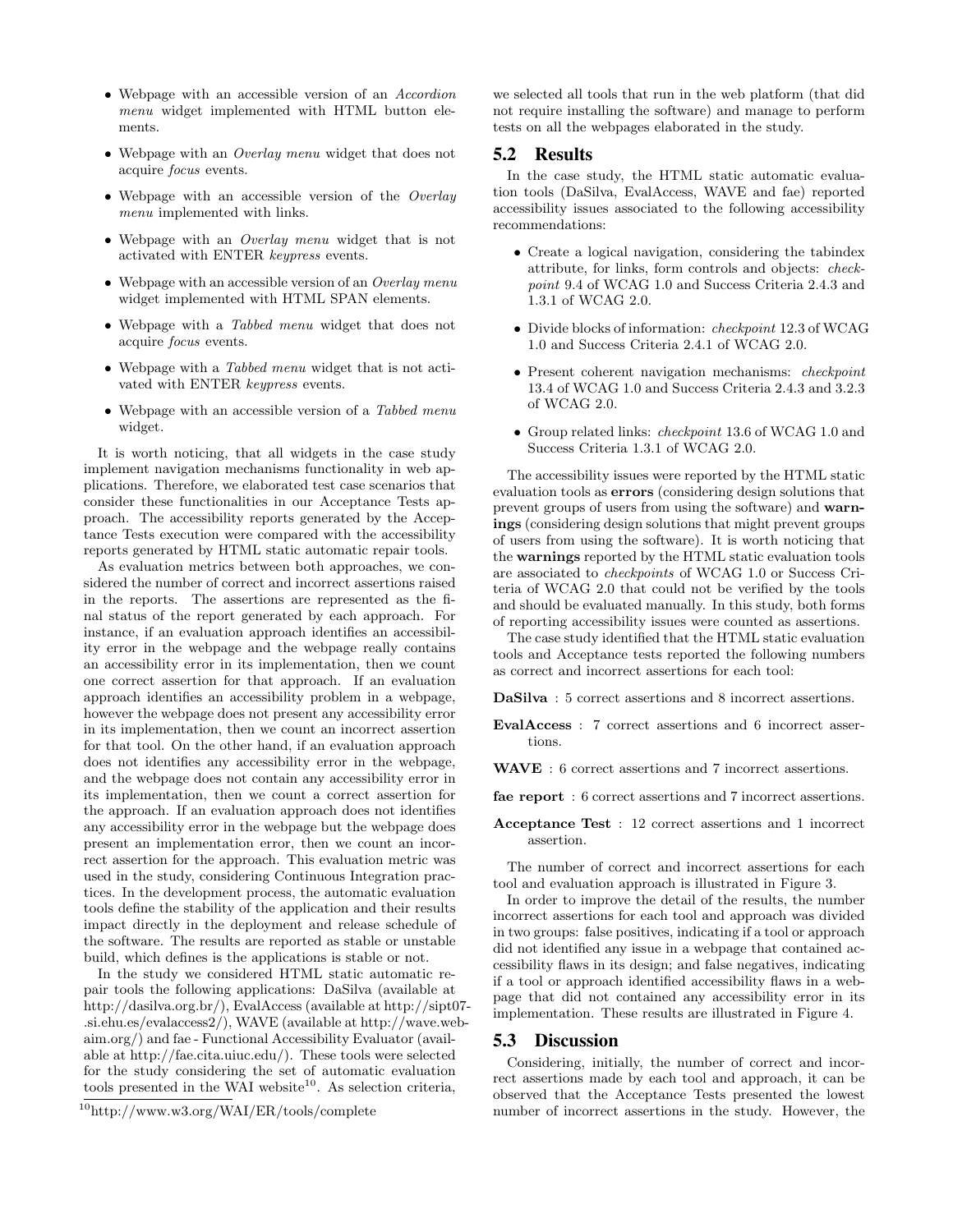

Figure 3: Numbers of correct and incorrect assertions for each evaluation tool and approach



Figure 4: False negative and posivite numbers for each evaluation tool or approach

Acceptance Tests approach also demands more efforts, in order to be run, since this approach requires the elaboration of test cases priorly to the execution of the tool. On the other hand, in Continuous Integration development environments, the elaboration of test cases for Acceptance Tests is an inherent activity of the process and the inclusion of accessibility specific test cases would have a low impact in the cost for this activity.

It is worth noticing that correct and incorrect assertions for Acceptance Tests are dependant of what functionality the test case was elaborated to test. The simple fact that developers have written test cases for an specific webpage does not guarantee that the webpage itself is covered against accessibility errors. The Acceptance Tests are written accordingly to the user perspective and validate specific usage scenarios that could be executed by the user. Therefore, the test cases only cover the functionality that is specified in them, meaning that a single webpage would require one test case for each functionality it presents, in order to guarantee accessibility in the software. For the webpages used in the study, we elaborated test cases that made assertions in the exact functionality in which the accessibility errors were inserted. However, the authors do not feel the test cases elaboration could have biased the results of the case study. Since in Continuous Integration practices guide developers into the elaboration of the Acceptance Tests for all User Stories (that describe software core functionalities) that should be included within the software and, then, these functionality would certainly be covered by the Acceptance Tests approach.

The tools EvalAccess, WAVE and fae did not identified

any distinction between webpages which presented accessible design solutions and the ones that did not. While the tools WAVE and fae did not report any type of error or warning (which can be verified in the high number of false positives assertions made by these tools), the EvalAccess tool presented accessibility warnings for all versions of webpages included in the case study. EvalAccess presented the highest number of false negatives assertions, numbers which represent all webpages that did not present any accessible design flaw in their implementation. In the Web 2.0 context, these tools would impact severely in the production deployment schedule of development processes. WAVE and fae tools, given the high number of reported false positives assertions, would not raise errors for accessibility design flaws like the ones used in the case study, and would increase the risk of deploying a software which is inaccessible. On the other hand, EvalAccess tool would not allow production deployments to be executed automatically, always requiring that accessibility evaluations were made manually (since all issues reported by EvalAccess consisted of warnings), even when the application was accessible.

It is also worth noticing, that all accessibility issues identified by the tools EvalAccess and DaSilva were reported as accessibility warnings, which means this issues would have to be manually verified by designers and engineers in order to grant the accessibility of the software. However this behaviour would characterize a semi-automatic evaluation method, differently from the automatic evaluation method based on Acceptance Tests proposed in this work.

# 6. FINAL REMARKS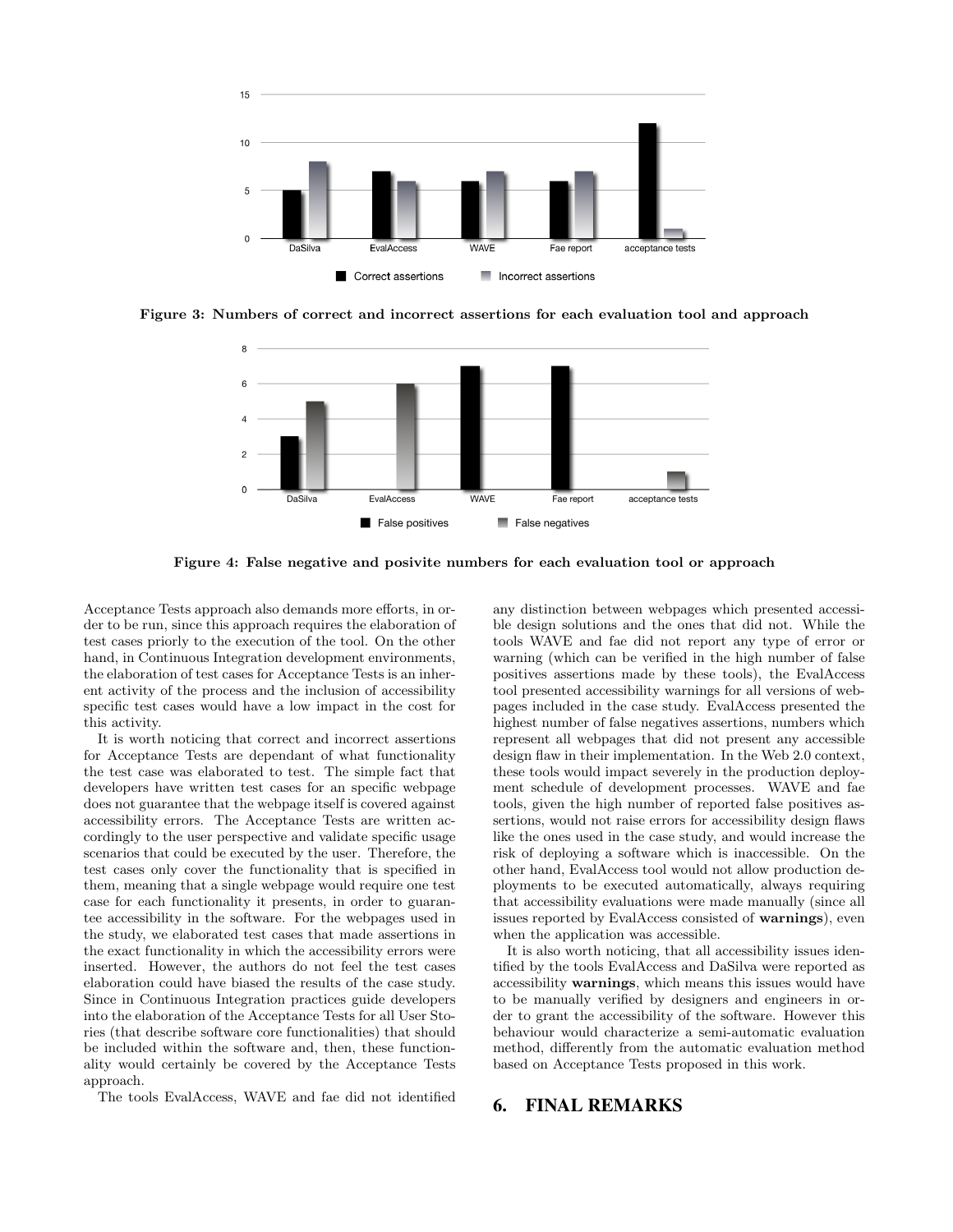This paper reported the development of an Acceptance Tests based approach for testing applications for accessibility. We described the implementation of a tool that runs test cases automatically and considers assistive technologies user scenarios for raising accessible design flaws. The approach assists the software development process by providing developers with an automatic tool that test all layers of the system (from client-side to server-side implementation), while assessing also RIA's dynamic behaviour and interaction complexity. As the solution is implemented as an automatically executable test, it fits the Continuous Integration software development process of constantly evolving web applications

The proposed solution is not capable of scaling as HTML validators, since it requires the prior elaboration of test cases in order to be executed. It would be necessary a specific test case for each functionality in the application. In a menu widget, for instance, it would be required that each menu item is properly tested in a single test case. However, the activity of elaborating acceptance tests is already part of a web application development in Agile methodologies (specially in long-term projects, as web applications).

The solution is under development, and require improvements related to addition of other keyboard navigation actions (headers navigation, for instance) and analysis for the inclusion of a automatically ARIA roles, properties and states validation functionality. It is worth noticing that the proposed approach alone is not enough to guarantee that ARIA roles, states and properties are been correctly placed in the dynamic elements of the webpage. In order to identify elements which require ARIA markup, the author suggests associating Actions execution in Acceptance tests with DOM Mutation Events that were triggered during the action runtime. However further studies are required in this area.

Other future works include: analysing how the assistive technology user scenarios differ from actual users, through usability testing, and comparing the results of this approach with the ones obtained from traditional automatic conformance evaluation tools and metrics currently available.

## 7. ACKNOWLEDGMENTS

Our thanks to FAPESP (process 2010/05626-7) and CAPES for supporting this work.

#### 8. REFERENCES

- [1] IEEE standard for software verification and validation plans. Technical report, 1986.
- [2] B. C. Araújo, A. C. Rocha, A. Xavier, A. I. Muniz, and F. P. Garcia. Web-based tool for automatic acceptance test execution and scripting for programmers and customers. In Proceedings of the 2007 Euro American conference on Telematics and information systems, EATIS '07, pages 56:1–56:4, New York, NY, USA, 2007. ACM.
- [3] K. Beck. Test-driven development : by example. Addison-Wesley, Boston, 2003.
- [4] Y. Borodin, J. P. Bigham, G. Dausch, and I. V. Ramakrishnan. More than meets the eye: a survey of screen-reader browsing strategies. In Proceedings of the 2010 International Cross Disciplinary Conference on Web Accessibility (W4A), W4A '10, pages 13:1–13:10, New York, NY, USA, 2010. ACM.
- [5] G. Brajnik. Beyond conformance: The role of accessibility evaluation methods. In Web Information Systems Engineering - WISE 2008 Workshops, volume 5176 of Lecture Notes in Computer Science, pages 63–80. Springer Berlin / Heidelberg, 2008.
- [6] G. Brajnik, Y. Yesilada, and S. Harper. Testability and validity of wcag 2.0: the expertise effect. In Proceedings of the 12th international ACM SIGACCESS conference on Computers and accessibility, volume 1 of ASSETS '10, pages 43–50, New York, NY, USA, 2010. ACM.
- [7] S. Bratt. Breaking barriers to a read/write web that empowers all. In Proceedings of the 2010 International Cross Disciplinary Conference on Web Accessibility  $(W4A)$ , W4A '10, pages 1:1-1:1, New York, NY, USA, 2010. ACM.
- [8] F. Cannizzo, R. Clutton, and R. Ramesh. Pushing the boundaries of testing and continuous integration. In Proceedings of the Agile 2008, pages 501–505, Washington, DC, USA, 2008. IEEE Computer Society.
- [9] M. Cooper. Accessibility of emerging rich web technologies: web 2.0 and the semantic web. In Proceedings of the 2007 international cross-disciplinary conference on Web accessibility  $(W4A)$ , W4A '07, pages 93–98, New York, NY, USA, 2007. ACM.
- [10] M. Fowler and M. Foemmel. Continuous integration, http://www.martinfowler.com/articles/ continuousIntegration.html, 2005.
- [11] A. P. Freire, R. P. M. Fortes, M. A. S. Turine, and D. M. B. Paiva. An evaluation of web accessibility metrics based on their attributes. In SIGDOC '08: Proceedings of the 26th annual ACM international conference on Design of communication, pages 73–80, New York, NY, USA, 2008. ACM.
- [12] A. P. Freire, R. Goularte, and R. P. M. Fortes. Techniques for developing more accessible web applications: a survey towards a process classification. In SIGDOC '07: Proceedings of the 25th annual ACM international conference on Design of communication, pages 162–169, New York, NY, USA, 2007. ACM.
- [13] A. P. Freire, C. M. Russo, and R. P. M. Fortes. A survey on the accessibility awareness of people involved in web development projects in brazil. In W4A '08: Proceedings of the 2008 international cross-disciplinary conference on Web accessibility  $(W4A)$ , pages 87–96, New York, NY, USA, 2008. ACM.
- [14] J. Gehtland, D. Almaer, and B. Galbraith. Pragmatic Ajax: A Web 2.0 Primer. Pragmatic Bookshelf, 2006.
- [15] B. Gibson. Enabling an accessible web 2.0. In Proceedings of the 2007 international cross-disciplinary conference on Web accessibility  $(W4A)$ , W4A '07, pages 1–6, New York, NY, USA, 2007. ACM.
- [16] P. Hsia, J. Gao, J. Samuel, D. Kung, Y. Toyoshima, and C. Chen. Behavior-based acceptance testing of software systems: a formal scenario approach. In Computer Software and Applications Conference, 1994. COMPSAC 94. Proceedings., Eighteenth Annual International, pages 293 –298, nov 1994.